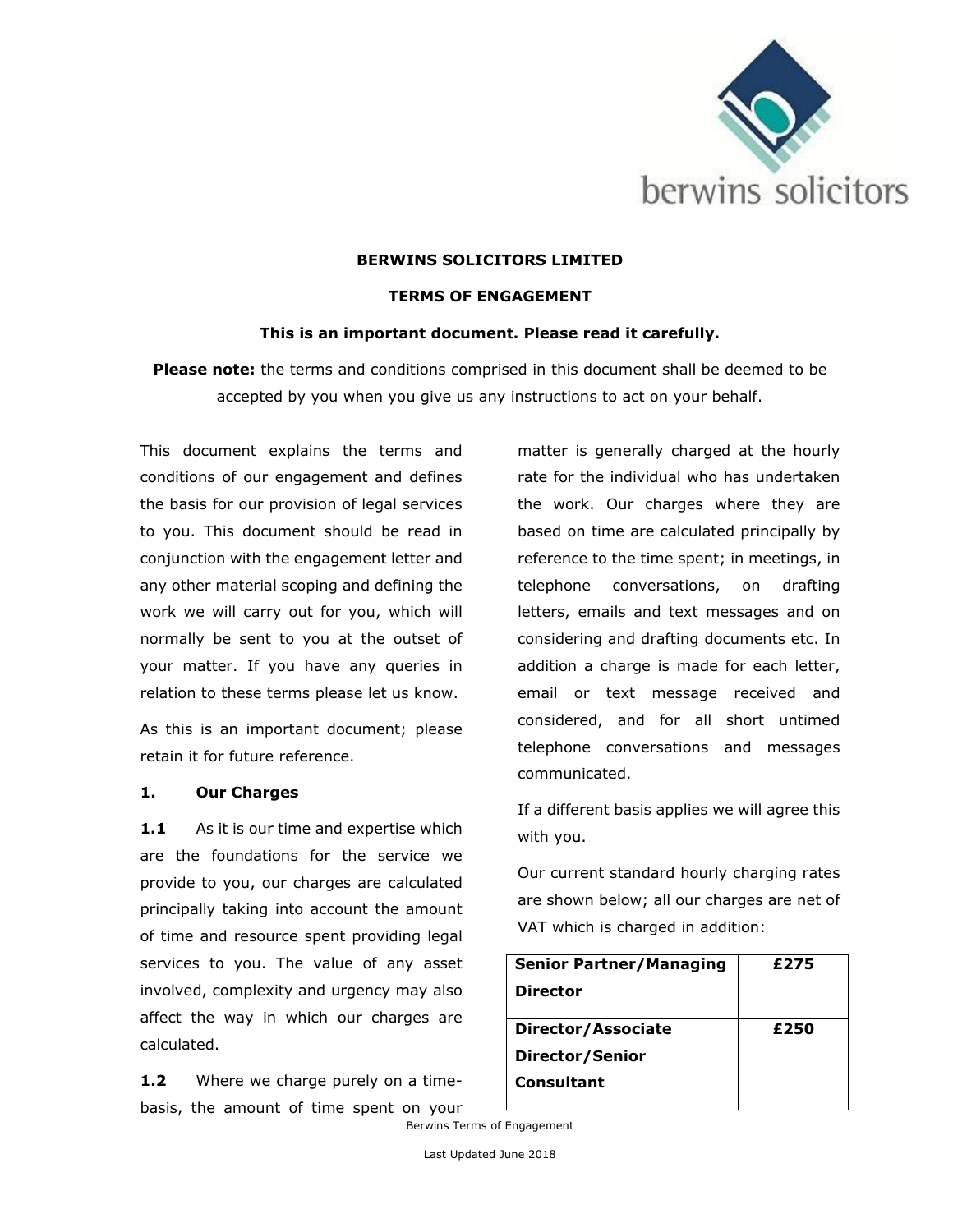| Senior Associate/               | £230 |
|---------------------------------|------|
| Consultant                      |      |
| <b>Associate/Senior Legal</b>   | £195 |
| <b>Executive</b>                |      |
| Lawyer/Legal Executive          | £170 |
| <b>Senior Trainee / Legal</b>   | £150 |
| <b>Assistant</b>                |      |
| <b>Trainee / Team Assistant</b> | £135 |

However, we will charge our premium rate on certain matters. If we notify you of this, the following rates will apply:

| <b>Senior</b>                 | £    |
|-------------------------------|------|
| <b>Partner/Managing</b>       | 345  |
| <b>Director</b>               |      |
| Director/Associate            | £315 |
| <b>Director / Senior</b>      |      |
| Consultant                    |      |
| <b>Senior Associate/</b>      | £285 |
| Consultant                    |      |
| <b>Associate/Senior Legal</b> | £245 |
| <b>Executive</b>              |      |
| Lawyer/Legal Executive        | £215 |
| <b>Senior Trainee / Legal</b> | £190 |
| <b>Assistant</b>              |      |
| <b>Trainee / Team</b>         | £135 |
| <b>Assistant</b>              |      |

If other rates apply, these will be set out in our engagement letter.

Berwins Terms of Engagement The rate charged for letters emails and text messages sent and short untimed telephone conversations and full voicemail

messages is 10% of the appropriate hourly charging rate except where these involve lengthier preparation, and half of that amount for letters emails and text messages received and considered, and brief voice mail messages.

1.3 Where an alternative charging method is appropriate, fixed fees and other charging options will be considered. Where we agree a fixed fee, the fee will be based on a pre-estimate of the factors mentioned in paragraph 1.1, and the information available to us at the time we agree that fee, including those which we set out in our initial letter, in any work schedule, scoping document or similar summary, and any update to those,. If issues arise of which we were unaware when providing an estimated or fixed fee and which have a bearing on the amount of time we are required to spend on the matter, its complexity or urgency, we reserve the right to revise the fee. If we are unable to agree a revised fee with you we may terminate the retainer. We reserve the right to make increases to our charging rates without notification to reflect the costs of our providing our services, and we generally do this on not more than one occasion each calendar year. Please inform us if you would like us to notify you when our fees reach a certain level.

1.4 We may provide an estimate at the outset of your matter or a forecast within a possible range of costs; this is meant only as a rough guide of what we expect the costs of your matter to be, not a quotation unless this is otherwise agreed in writing.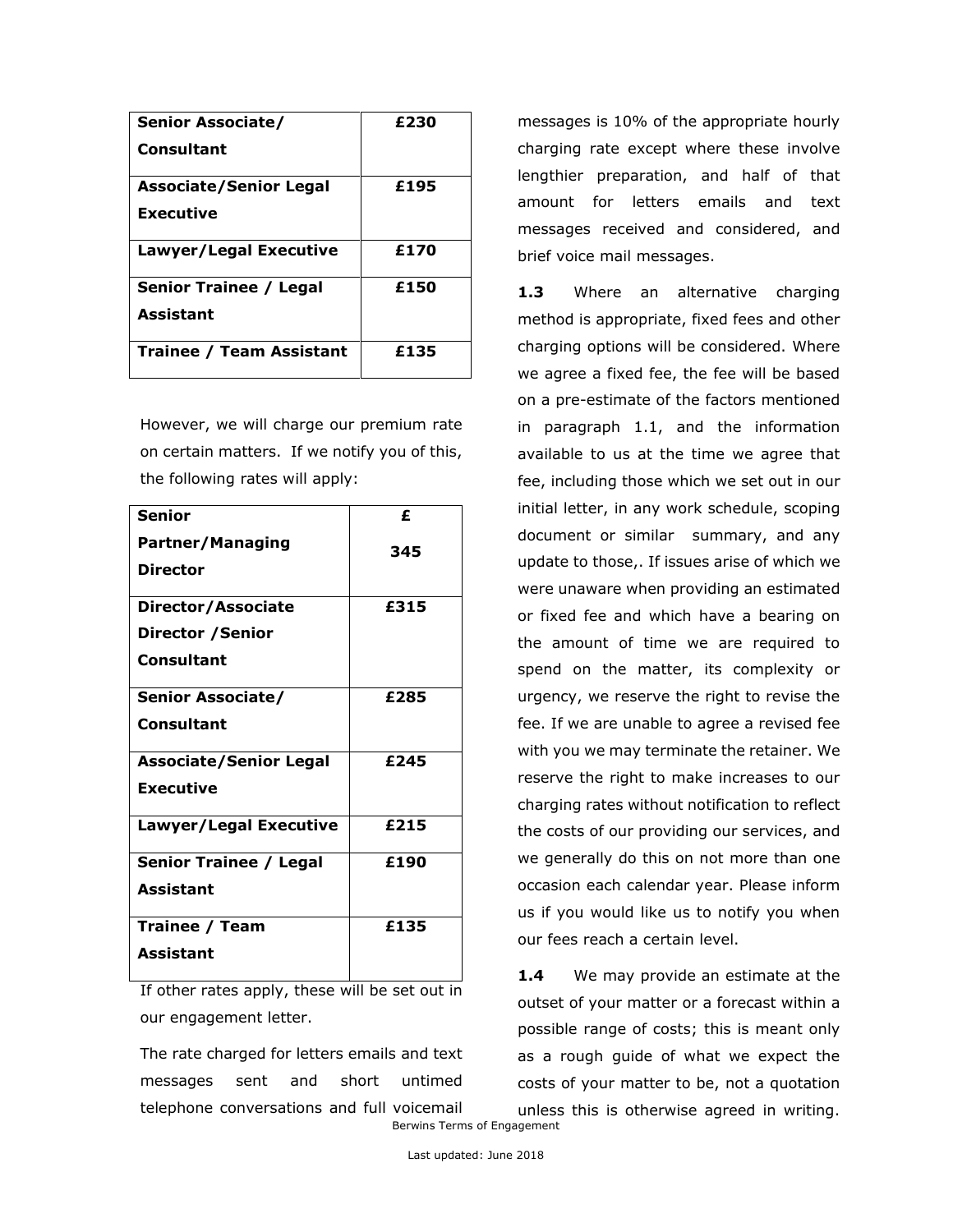An estimate may be revised for any reason as a matter progresses. We will keep you updated at regular intervals regarding our fees, and it is common to receive bills periodically to avoid receiving a larger bill at the end of your matter.

**1.5** In some situations, a transaction may not reach its anticipated conclusion. In such circumstances, we will charge for the work done and expenses incurred at the appropriate charging rate unless the matter has reached an advanced stage, in which case we may charge our full fee with an appropriate abatement to reflect the stage reached. Such charges will be payable in accordance with our usual payment terms (see below). We may also submit an interim account as a matter progresses, on account of our full fee.

**1.6** In addition to the fees quoted or estimated for our work we also charge for our administrative work as follows:

| On a same-day<br>electronic<br>transfer of funds | £35 plus vat per<br>transfer |
|--------------------------------------------------|------------------------------|
| On international                                 | £20 plus vat per             |
| payments                                         | transfer                     |
| On other<br>electronic<br>transfers of funds     | £15 plus vat per<br>transfer |
| For carrying out                                 | £10 plus vat per             |
| identity checks                                  | person/company               |
| <b>Producing stored</b>                          | £50 plus vat per             |
| deeds and                                        | property or per              |
| documents                                        | item                         |

**1.7** Where we have not received the proof of identity and related information sufficiently promptly to enable us to do work you require we may use other means (such as electronic) to obtain this information and charge for the time taken in doing this and any actual expenses incurred.

1.8 Where we incur mileage on your behalf, we charge for this at a rate of 45 pence per mile plus vat.

**1.9** If it becomes necessary to incur fees for various services provided (including copying documents on your behalf) or charges made by third parties in relation to the conduct of your matter, these may be charged to you at our discretion. Our normal charge for copying is 20 pence + vat per sheet. It may be necessary for the amount of the fee involved to be paid to the firm in advance in order that the charges can be paid promptly.

### **2. Billing and Payment**

2.1 Our invoices are due and payable within 14 days of the date of the invoice, unless otherwise agreed with the lawyer with conduct of your case.

**2.2** Where we are holding funds for you the following applies:

2.2.1 On completion, e.g. a property transaction, we are entitled to deduct our charges and expenses from the money we are holding.

2.2.2 Where we have taken a payment on account of costs, we may at our discretion continue to hold those monies as a deposit until conclusion of your matter when those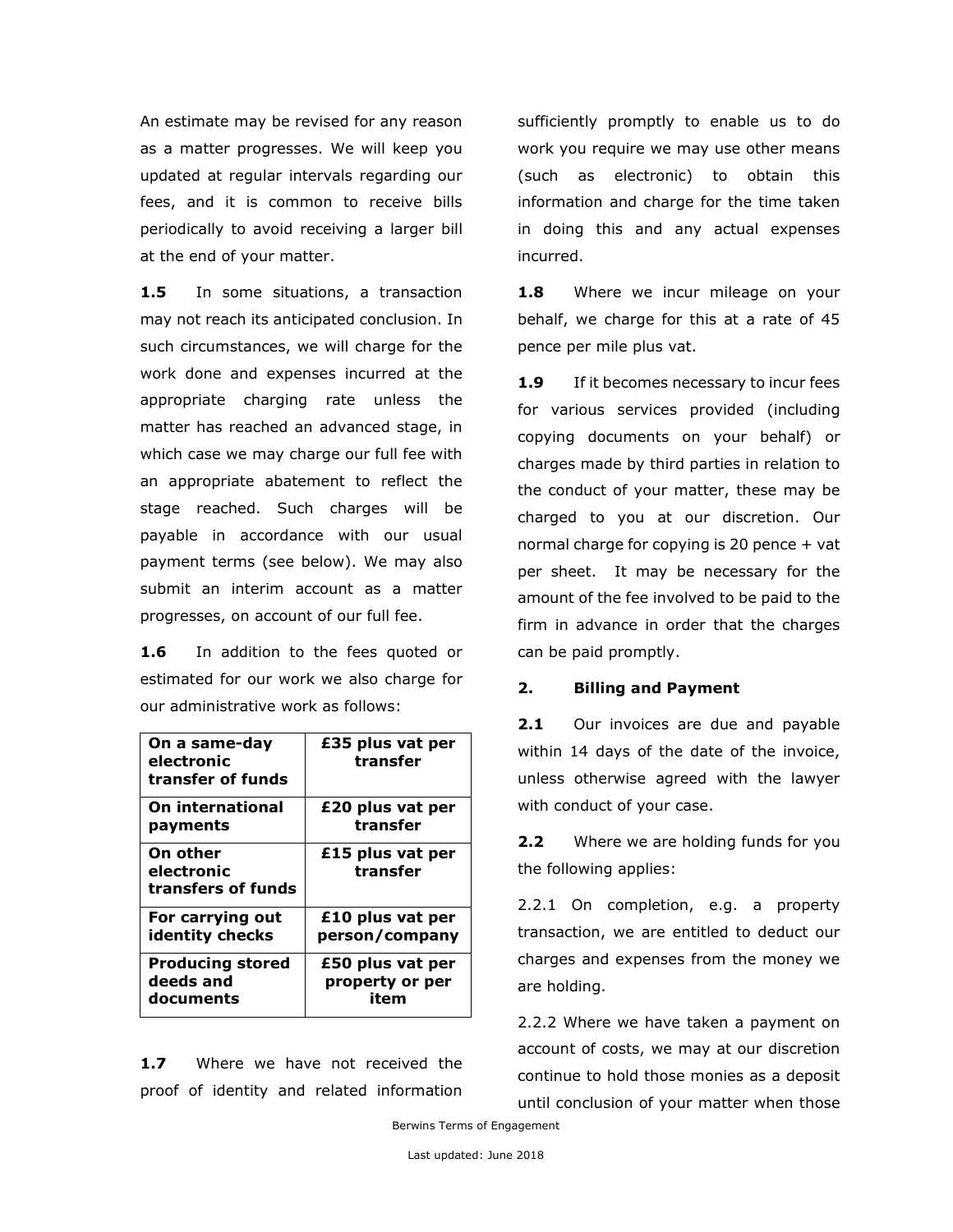funds will be applied against your final invoice.

**2.3** In the event that our invoice is not paid within the required period the following applies:

2.3.1 We reserve the right to stop working on your matter until payment is received. We will not be responsible for any penalties or losses incurred as a result (such as costs orders).

2.3.2 If payment is not received within 14 days of the date of the invoice, we reserve the right to charge interest at the rate payable on Judgment debts on any part still outstanding. We also may issue proceedings against you in the county court for the recovery of the full amount due, which may result in the amount owing increasing by way of court fees and enforcement costs. Notwithstanding any proceedings being within the court's "Small Claims" limits, by virtue of your instructing us under these terms of engagement we will be entitled to claim the costs of taking proceedings on the time basis set out in paragraph 1 above.

2.3.3 We reserve the right to retain any documents or other items we hold for you pending payment of any outstanding fees. This is called exercising a lien.

**2.4** Where fees are outstanding in the course of court or tribunal proceedings, we reserve the right to apply to come off the court record, and to claim the costs of that application from you, where we consider

that we would have to incur further costs by remaining on the record or we otherwise consider we are at risk of not being paid.

**2.5** Where you are a limited company or limited liability partnership the director or limited liability partner instructing us in a particular matter may be held personally liable by us for the debts of the limited company or limited liability partnership.

If you have any problems or queries regarding payment please contact us at the earliest possible time so that court action may be avoided.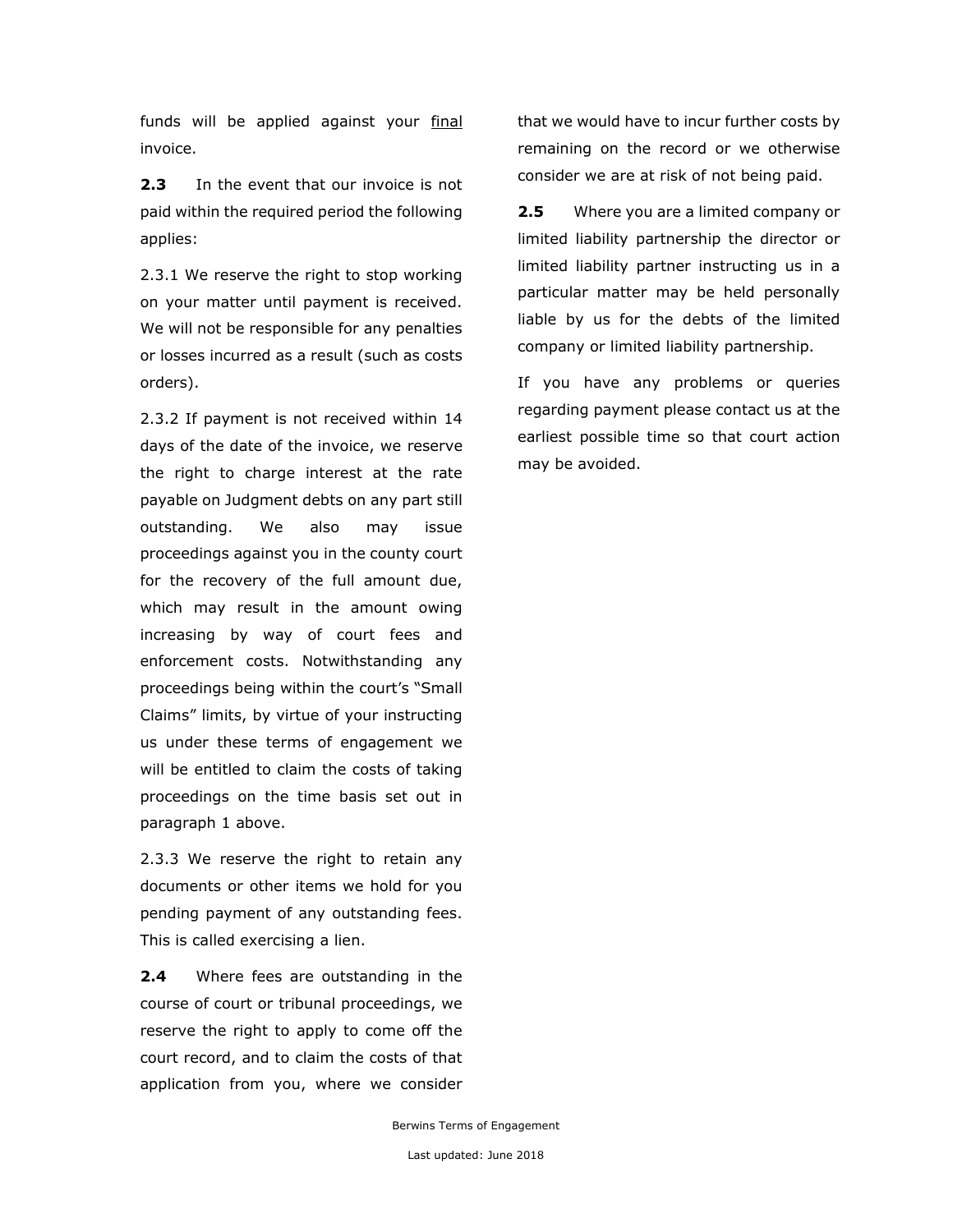## **3. Complaints**

If you feel dissatisfied with the service you have received from us, in relation to our fees or you would like to make a complaint, please initially contact the lawyer with conduct of your matter. If you remain dissatisfied after such discussions, you can then have your complaint referred to Stephen Root, the Director in the firm with responsibility for compliance and complaints handling. If he is the lawyer complained about, the complaint will be referred to another director.

Please note that your formal complaint may be referred by us to an independent complaints handler. This will be a person independent of Berwins Solicitors Limited. In the event that you make a formal complaint you are deemed to consent to a copy of your file and paperwork being provided to the firm's independent complaints handler to allow him or her to investigate the complaint thoroughly. The independent complaints handler is bound by a confidentiality agreement so that the details of your case will still remain private and confidential.

You should raise any such issues about which you wish to complain within a year of when you first had a concern. You may raise any concerns in writing, by email or by telephone. Your letter or email should be addressed to Stephen Root; if addressed elsewhere, they will nonetheless be directed to him unless he is the lawyer complained against. We will deal with any

complaints that you have in accordance with our Complaints Procedure a copy of which is available on request. If you are not satisfied with the outcome of your complaint you can contact the Legal Ombudsman and you should do so within 12 months of your last contact with us (and in any event within a year of when you first had a concern). You should allow us at least 8 weeks to resolve your complaint first. The Legal Ombudsman can be contacted as follows:-

# **Legal Ombudsman PO Box 6806 Wolverhampton WV1 9WJ**

or by telephone on **0300 555 0333** or by email **enquiries@legalombudsman.org.uk** The Legal Ombudsman website is **www.legalombudsman.org.uk**

Alternatively, if you are objecting about a bill you may have a right to apply for assessment under Part III of the Solicitors Act 1974, though if you do this the Legal Ombudsman may not be able to deal with your complaint. You should note that if all or any part of a bill remains outstanding then we may be able to charge interest even if it has been queried.

### **4. Your responsibilities**

In order for us to provide the best possible service to you, and to enable us to best control the cost of our services to you, we require that you: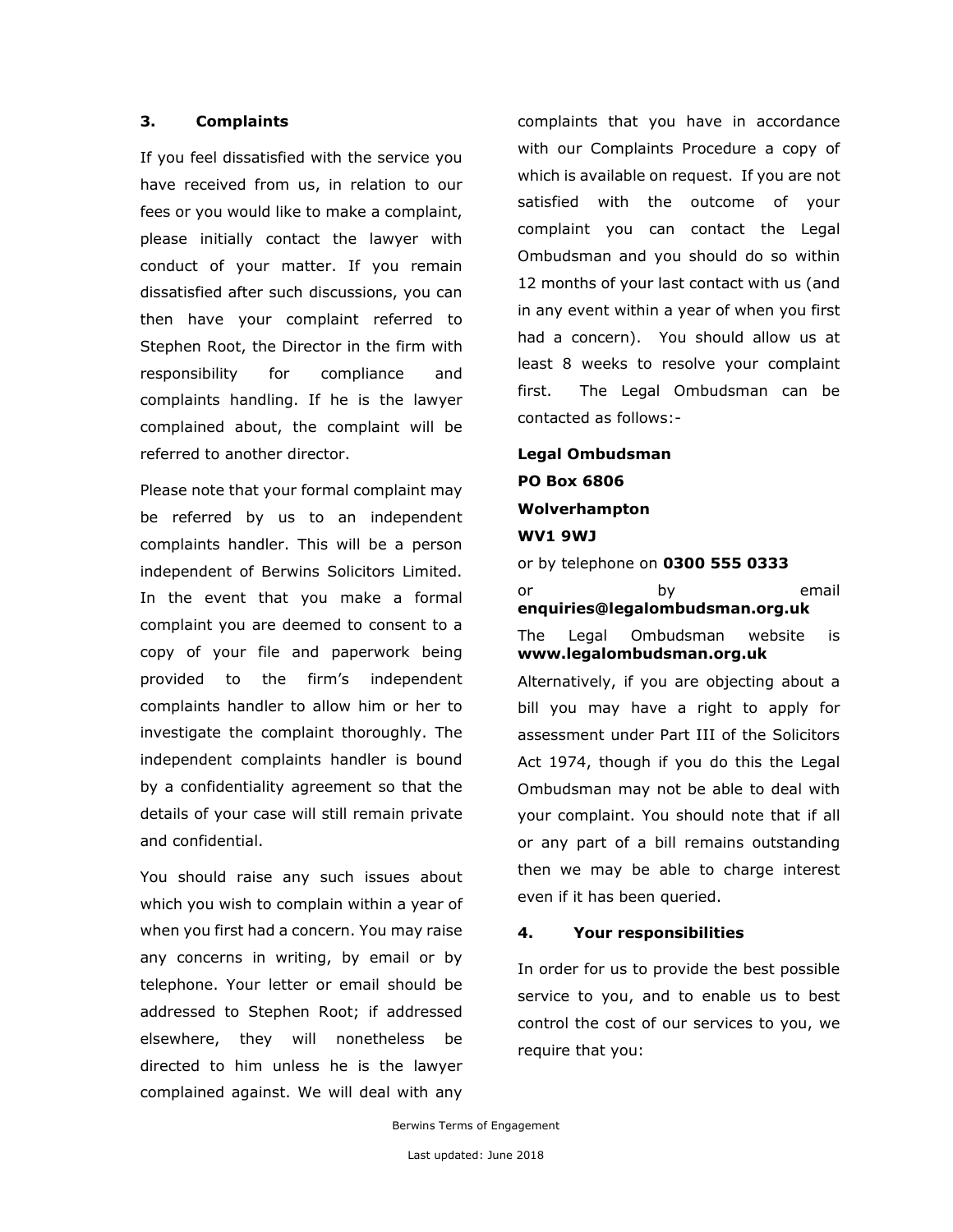- provide us with clear timely and accurate instructions and information;
- provide us with identification information promptly since the law requires we have this – **WE RESERVE THE RIGHT NOT TO COMMENCE WORK FOR YOU OR TO CEASE WORK IF THIS INFORMATION IS NOT PROVIDED;**
- communicate with us effectively, promptly and courteously – as of course we will with you;
- carry out the steps which we need you to do to enable us to deal effectively with your case – such as attending court, meeting consultants or other professionals;
- promptly pay our bills and any amounts we need to pay third parties;
- provide all documentation required to complete the matter as expeditiously as possible; and
- keep safe any and all documents which are likely to be required.

Please contact us if you have questions or queries about any of the information contained in this document.

# **5. Data Protection and Privacy**

**5.1** We use the information you provide to us principally to enable us to provide legal services to you and for related

purposes including keeping our records updated, analysis to help manage the firm, statutory returns and legal compliance. Because of the nature of the service and advice we provide, unless otherwise required by you we will retain your details in accordance with our Privacy Policy and the Data Protection Acts 1998 and 2018 and the General Data Protection Regulation EU 2016.679 (GDPR) and any subsequent or replacement data protection legislation (Data Protection Legislation) in order to be able to deal with future queries or claims, or by our professional indemnity insurers or as we consider appropriate for the purposes in your interests including the taking or defending of any claims by you or in relation to your matters, and any limitation periods which might apply. Our Privacy Policy is set out in full at [www.berwin.co.uk/privacy.](http://www.berwin.co.uk/privacy) Our Data Protection Officer is Paul Berwin. Any notifications relating to data protection and privacy must be sent to [dataprotection@berwin.co.uk.](mailto:dataprotection@berwin.co.uk)

Our use of your information is subject to your instructions, Data Protection Legislation and our duty of confidentiality. The work we undertake for you may require us to pass on information to third parties such as expert witnesses. You are entitled under the data protection legislation to the information we hold about you by way of subject access request, to require us to correct such data or to erase it if it is no longer required for the purpose for which it is provided. You are also entitled to require us to provide your personal information in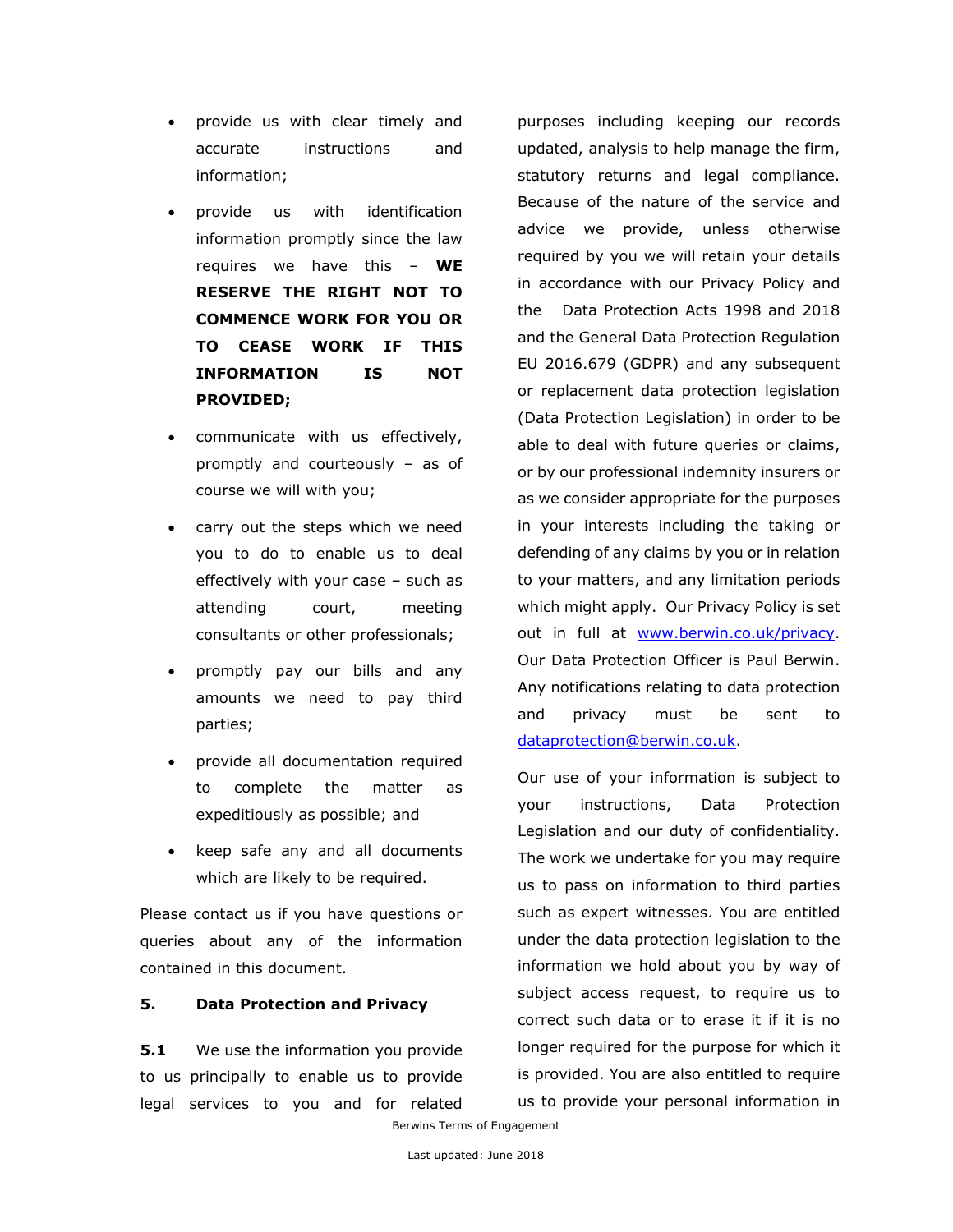a standard accessible format such as a CSV file.

**5.2** We may record telephone calls where it is necessary for our legitimate interests as data controllers, or to establish the existence of facts relevant to our business- this may include, for instance, to record instructions given by telephone where it is necessary or desirable to know what has been said during a conversation, or for the prevention of crime.

**5.3** In order to maintain quality standards our files may be audited by professional external bodies and review by regulatory bodies which are bound by duties of confidentiality to us. If you object to your files being audited you must advise us of this before your matter is completed.

**5.4** From time to time, we may send you information which we think may be of benefit to you. Please inform us in writing if you do not wish to receive such information.

# **6. Storage and Retrieval of documents**

Once your matter has been completed, we will either store your original file, or in most cases retain it electronically; we will retain the file in accordance with our Privacy Policy in order to be able to deal with future queries or claims, but after the appropriate retention period, which will be advised when the file is closed, we will delete the electronic file. Any paper file will be securely destroyed. We are able to reproduce the file if required, although we may need to make a charge to cover administration or third party costs.

## **7. Terminating the Retainer**

**7.1** You may terminate the retainer at any time by giving us reasonable notice in writing of your intention to do so. We will be entitled, however, to retain all documents in our possession until all fees and disbursements have been paid. In such circumstances you will be responsible for payment of our fees and disbursements up to the point at which we stopped acting for you; such fees being charged in accordance with this agreement. If your termination of our retainer requires us to apply to court or tribunal to be removed from the court record, you will be responsible for the costs of that application.

We may terminate the retainer if there is good reason for us to do so. Such reasons may include but are not limited to:

- Failure to comply with Your Responsibilities, as set out in clause 4;
- Non-payment of our invoices, in accordance with our payment terms;
- Failure to pay money on account when required to do so;
- Failure to cooperate with us;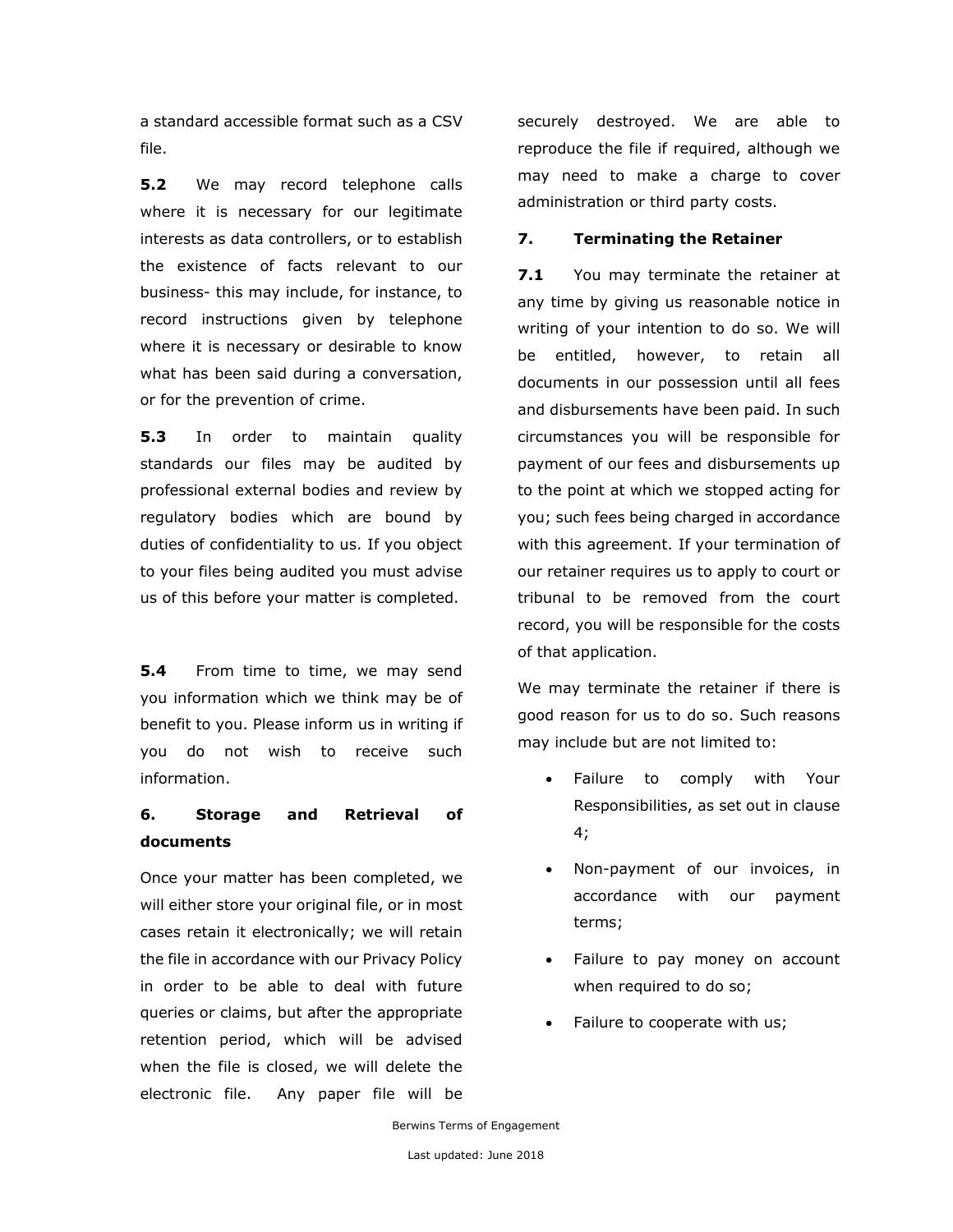- If our continuing to act would be unethical or if a conflict of interest arises; and
- Our being unable to agree a revised fee in the circumstances set out in paragraph 1.3 of these Terms.

# **8. Notice of Right to Cancel**

**8.1** If our contract with you has been made;

- **a)** during a visit by us to your home or place of work (or the home of another person), or
- **b**) during an excursion organised by us away from our business premises or
- **c)** after an offer made by you during such a visit or excursion
- **d)** it is concluded on your business premises or through any means of distance communication immediately after you were personally and individually addressed in a place which is not your business premises
- **e)** or the contract was made by one or more means of distance communication up to and including the time to which the contract is concluded

then this is an agreement to which the Consumer Contracts (Information, Cancellation and Additional Charges) Regulations 2013 and the Consumer Rights Act 2015 may apply. This provision of these terms and conditions is notice of your right to cancel. Your agreement is with Berwins Solicitors Limited, a limited company. You have a right to cancel the contract if you so wish and this right can be exercised by delivering or sending (including by email) a cancellation notice to the person mentioned in the next paragraph at any time within a period of 14 days, starting with the day of receipt of notice in writing of the right to cancel the contract.

**8.2** The name and address of the person to whom you should send the right to cancel is:

**Stephen Root Berwins Solicitors Limited 2 North Park Road Harrogate HG1 5PA**

**Email:** [StephenRoot@berwin.co.uk](mailto:StephenRoot@berwin.co.uk)

The Notice of Cancellation is deemed to be served as soon as this is posted or sent to us, or in the case of electronic communication from the day it is sent to us. You may use the cancellation form attached, if you so wish. If you do wish to cancel the contract, you must do so in writing.

# **9. Our liability to you**

**9.1** Your agreement is with Berwins Solicitors Limited, a limited company, and not with any individual director, consultant or employee of Berwins Solicitors Limited. This means that whereas Berwins Solicitors Limited is liable to you for the work it carries out, individual directors, consultants or employees cannot be held liable. You agree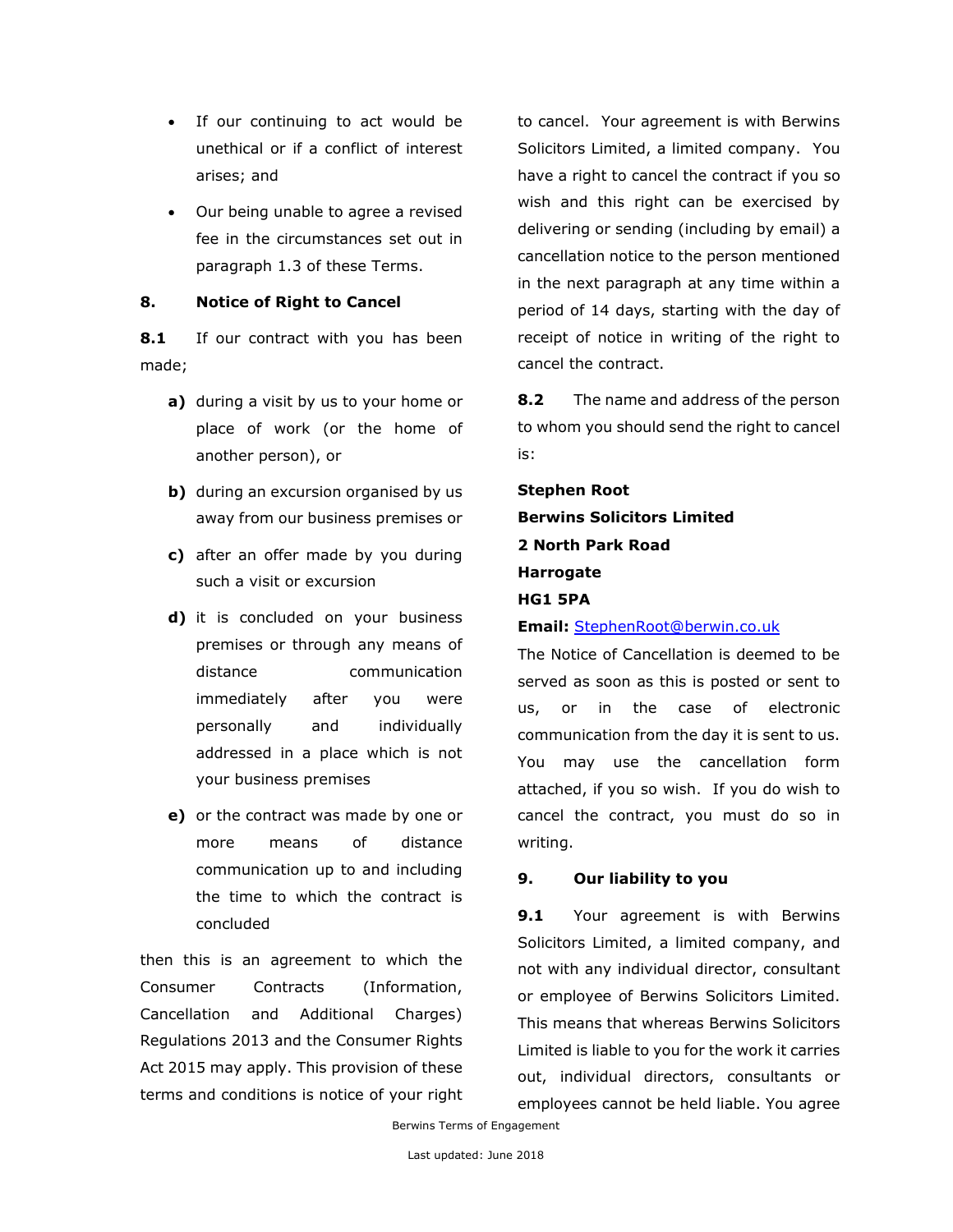not to pursue any claim against any individual at Berwins Solicitors Limited for breach of contract or negligence.

**9.2** In order to safeguard you against any negligence or breach of contract on our part we carry Professional Indemnity Insurance in accordance with the rules of the Solicitors Regulation Authority. Details of the insurers, the level of cover and the territorial coverage of the policy are available for inspection at our offices. Our liability to you is limited to the maximum level of cover we have arranged with our insurers, which is for £15 million per claim, which in any event would not be less than £3 million per claim.

### **10. Financial Services**

10.1 This firm is not authorised by the Financial Conduct Authority. However, we are included on the register maintained by the Financial Conduct Authority so that we can carry on insurance mediation activity, which is broadly the advising on, selling and administration of insurance contracts. This part of our business including arrangements for complaints or redress if something goes wrong is regulated by the Solicitors Regulation Authority. The register can be accessed by the Financial Conduct Authority website at [www.fca.org.uk/register.](http://www.fca.org.uk/register)

**10.2** Sometimes Conveyancing/ Family/ Probate/ Company work involves investments. We are not authorised by the Financial Conduct Authority and so may refer you to someone who is authorised to provide any necessary advice. We will not be liable for the advice given by those third parties. However, we can provide certain limited services in relation to investments, provided they are closely linked with the legal services we are providing to you as we are regulated by the Solicitors Regulation Authority.

**10.3** If you have any problems with the service provided for you in regard to this, please refer to paragraph 3 of these Terms and Conditions.

10.4 The Law Society is the designated professional body for the purposes of the Financial Services and Markets Act 2000 but the responsibility for regulation lies with the Solicitors Regulation Authority, an independent regulatory body created by the Law Society. We are subject to a professional code of conduct contained in the SRA Handbook which can be found at [www.sra.org.uk.](http://www.sra.org.uk/) The responsibility for complaints lies with the Legal Ombudsman which was created by the Office for Legal Complaints pursuant to the Legal Services Act 2007 and is completely independent of the Law Society

### **11. Payment of Interest**

Interest will only be paid pursuant to Rule 22 of the Solicitors' Accounts Rules 2011 if it exceeds £20.00. This level has been set on the basis of it being fair to you, given the amount involved and the work involved in calculating and accounting for lower levels of interest. Please note that the rate of interest paid is the basic rate that we receive on our client account and is unlikely